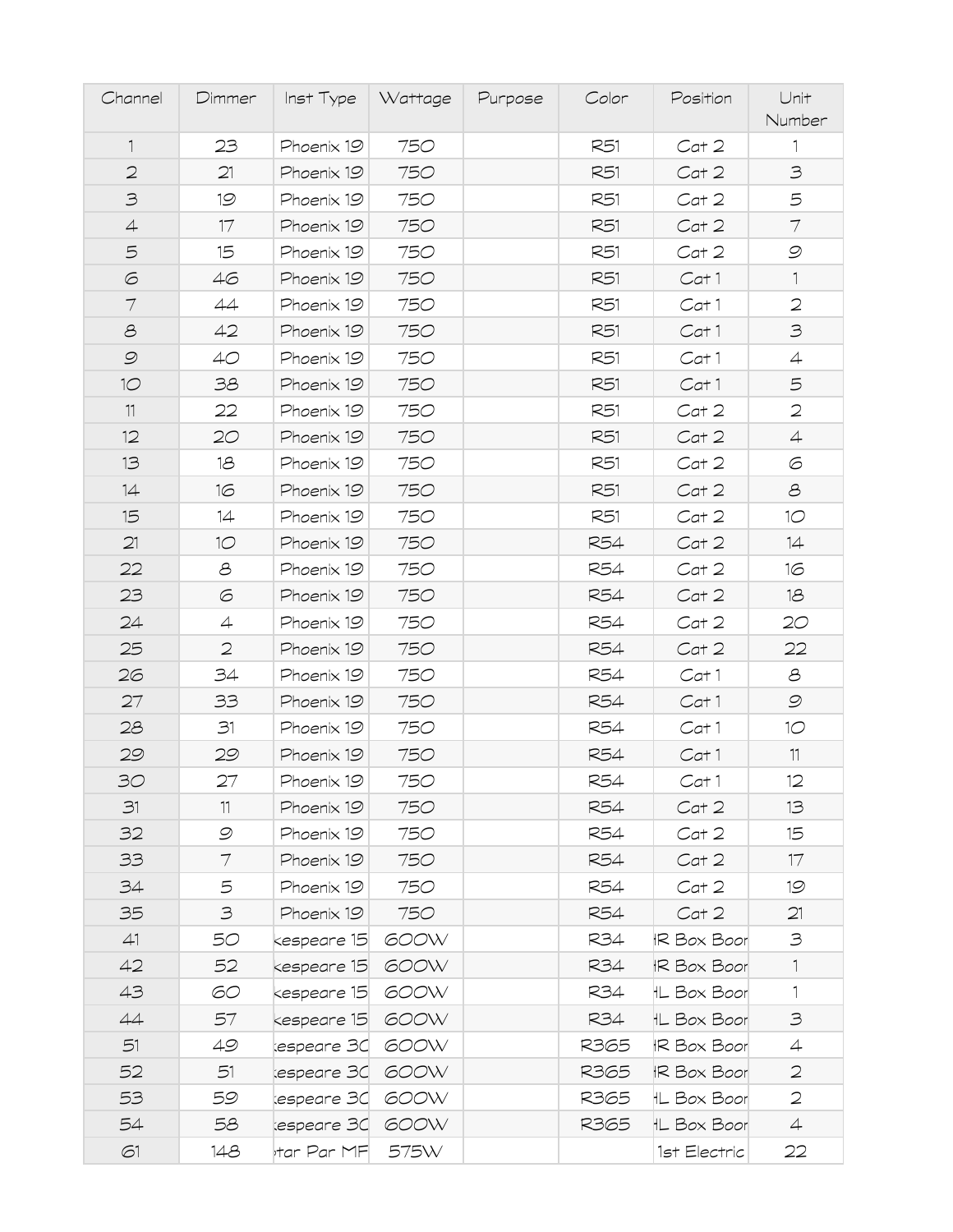| Channel         | Dimmer |                         | Inst Type   Wattage | Purpose | Color | Position            | Unit<br>Number              |
|-----------------|--------|-------------------------|---------------------|---------|-------|---------------------|-----------------------------|
| 62              | 142    | tar Par MF              | 575W                |         |       | 1st Electric        | 18                          |
| 63              | 139    | rtar Par MF             | 575W                |         |       | 1st Electric        | 14                          |
| 64              | 133    | rtar Par MF             | 575W                |         |       | 1st Electric        | 10 <sup>°</sup>             |
| 65              | 134    | rtar Par MF             | 575W                |         |       | 1st Electric        | 6                           |
| 66              | 195    | tar Par MF              | 575W                |         |       | 2nd Electric        | 21                          |
| 67              | 192    | rtar Par MF             | 575W                |         |       | 2nd Electric        | 17                          |
| 68              | 189    | rtar Par MF             | 575W                |         |       | 2nd Electric        | 13                          |
| 69              | 184    | <sub>l</sub> tar Par MF | 575W                |         |       | 2nd Electric        | $\mathcal{O}$               |
| 70              | 181    | rtar Par MF             | 575W                |         |       | 2nd Electric        | 5                           |
| 71              | 243    | tar Par MF              | 575W                |         |       | <b>3rd Electric</b> | 19                          |
| 72              | 250    | tar Par MF              | 575W                |         |       | <b>3rd Electric</b> | 16                          |
| 73              | 237    | rtar Par MF             | 575W                |         |       | 3rd Electric        | 12                          |
| 74              | 262    | tar Par MF              | 575W                |         |       | <b>3rd Electric</b> | $\mathcal{S}$               |
| 75              | 258    | rtar Par MF             | 575W                |         |       | <b>3rd Electric</b> | 5                           |
| 31              | 146    | rtar Par MF             | 575W                |         |       | 1st Electric        | 24                          |
| 82              | 145    | rtar Par MFI            | 575W                |         |       | 1st Electric        | 2O                          |
| 83              | 141    | rtar Par MF             | 575W                |         |       | 1st Electric        | 16                          |
| 84              | 143    | rtar Par MF             | 575W                |         |       | 1st Electric        | 12                          |
| 85              | 136    | rtar Par MF             | 575W                |         |       | 1st Electric        | $\mathcal{S}_{\mathcal{A}}$ |
| 86              | 193    | rtar Par MF             | 575W                |         |       | 2nd Electric        | 23                          |
| 87              | 196    | rtar Par MF             | 575W                |         |       | 2nd Electric        | 19                          |
| 88              | 191    | rtar Par MFI            | 575W                |         |       | 2nd Electric        | 15                          |
| 89              | 188    | tar Par MF              | 575W                |         |       | 2nd Electric        | 11                          |
| 90              | 183    | rtar Par MF             | 575W                |         |       | 2nd Electric        | 7                           |
| 91              | 241    | rtar Par MF             | 575W                |         |       | 3rd Electric        | 21                          |
| 92              | 252    | rtar Par MF             | 575W                |         |       | 3rd Electric        | 18                          |
| 93              | 275    | rtar Par MF             | 575W                |         |       | 3rd Electric        | 14                          |
| 94              | 236    | rtar Par MFI            | 575W                |         |       | <b>3rd Electric</b> | 10                          |
| 95              | 261    | rtar Par MF             | 575W                |         |       | <b>3rd Electric</b> | $\tau$                      |
| 1O1             | 150    | Phoenix 26              | 750                 |         |       | 1st Electric        | 29                          |
| 102             | 138    | Phoenix 26              | 750                 |         |       | 1st Electric        | $\mathbf{1}$                |
| 1O3             | 149    | Phoenix 26              | 750                 |         |       | 1st Electric        | 27                          |
| 1O4             | 137    | Phoenix 26              | 750                 |         |       | 1st Electric        | 3                           |
| 1O <sub>5</sub> | 198    | Phoenix 26              | 750                 |         |       | 2nd Electric        | 27                          |
| 106             | 186    | Phoenix 26              | 750                 |         |       | 2nd Electric        | $\mathbf{1}$                |
| 1O7             | 197    | Phoenix 26              | 750                 |         |       | 2nd Electric        | 25                          |
| 108             | 185    | Phoenix 26              | 750                 |         |       | 2nd Electric        | 3                           |
| 109             | 270    | Phoenix 26              | 750                 |         |       | 3rd Electric        | 25                          |
| 11 <sup>o</sup> | 253    | Phoenix 26              | 750                 |         |       | 3rd Electric        | $\mathbb{1}$                |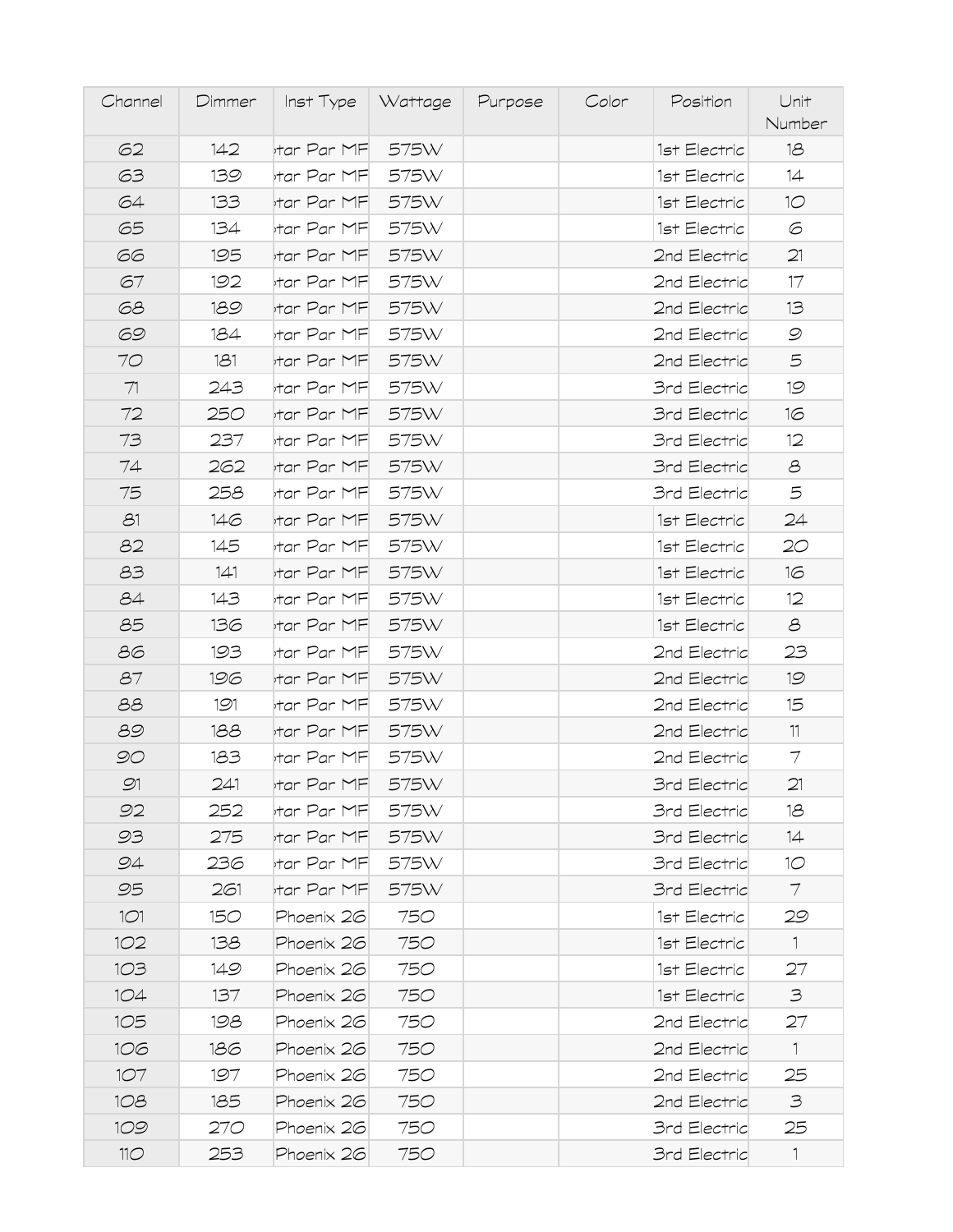| Channel | Dimmer | Inst Type  | Wattage | Purpose | Color | Position            | Unit<br>Number  |
|---------|--------|------------|---------|---------|-------|---------------------|-----------------|
| 111     |        |            |         |         |       |                     |                 |
| 112     |        |            |         |         |       |                     |                 |
| 241     | 135    | Phoenix 36 | 750     |         |       | 1st Electric        | 7               |
| 242     | 144    | Phoenix 36 | 750     |         |       | 1st Electric        | 11              |
| 243     | 140    | Phoenix 36 | 750     |         |       | 1st Electric        | 15              |
| 244     | 156    | Phoenix 36 | 750     |         |       | 1st Electric        | 19              |
| 245     | 147    | Phoenix 36 | 750     |         |       | 1st Electric        | 23              |
| 246     | 182    | Phoenix 36 | 750     |         |       | 2nd Electric        | 6               |
| 247     | 187    | Phoenix 36 | 750     |         |       | 2nd Electric        | 10              |
| 248     | 190    | Phoenix 36 | 750     |         |       | 2nd Electric        | 14              |
| 249     | 223    | Phoenix 36 | 750     |         |       | 2nd Electric        | 18              |
| 250     | 194    | Phoenix 36 | 750     |         |       | 2nd Electric        | 22              |
| 251     | 260    | Phoenix 36 | 750     |         |       | <b>3rd Electric</b> | 6               |
| 252     | 240    | Phoenix 36 | 750     |         |       | <b>3rd Electric</b> | $\mathcal{O}$   |
| 253     | 273    | Phoenix 36 | 750     |         |       | <b>3rd Electric</b> | 13              |
| 254     | 251    | Phoenix 36 | 750     |         |       | <b>3rd Electric</b> | 17              |
| 255     | 244    | Phoenix 36 | 750     |         |       | <b>3rd Electric</b> | 20              |
| 131     | 61     | Phoenix 19 | 750     |         | R33   | Balcony Rail        | $\mathbf{1}$    |
| 132     | 62     | Phoenix 19 | 750     |         | R33   | Balcony Rail        | $\mathfrak{D}$  |
| 133     | 63     | Phoenix 19 | 750     |         | R33   | Balcony Rail        | $\supseteq$     |
| 134     | 64     | Phoenix 19 | 750     |         | R33   | Balcony Rail        | $\overline{4}$  |
| 135     | 65     | Phoenix 19 | 750     |         | R33   | Balcony Rail        | 5               |
| 136     | 68     | Phoenix 19 | 750     |         | R362  | Balcony Rail        | පි              |
| 137     | 69     | Phoenix 19 | 750     |         | R362  | Balcony Rail        | $\mathcal{O}$   |
| 138     | 70     | Phoenix 19 | 750     |         | R362  | Balcony Rail        | 10 <sup>o</sup> |
| 139     | 71     | Phoenix 19 | 750     |         | R362  | <b>Balcony Rail</b> | 11              |
| 140     | 72     | Phoenix 19 | 750     |         | R362  | Balcony Rail        | 12              |
| 151     |        |            |         |         |       | 3b Electric         | 7               |
| 152     |        |            |         |         |       | 3b Electric         | 8               |
| 153     |        |            |         |         |       | 3b Electric         | $\mathcal{Q}$   |
| 161     | 66     | Phoenix 26 | 750     |         |       | Balcony Rail        | 6               |
| 162     | 67     | Phoenix 26 | 750     |         |       | <b>Balcony Rail</b> | 7               |
| 163     | 13     | Phoenix 26 | 750     |         |       | Cat 2               | 11              |
| 164     | 12     | Phoenix 26 | 750     |         |       | Cat 2               | 12              |
| 165     | 37     | Phoenix 26 | 750     |         |       | Cat 1               | 6               |
| 166     | 36     | Phoenix 26 | 750     |         |       | Cat 1               | $\tau$          |
| 181     | 54     | Phoenix 36 | 750     |         |       | HR Box Boor         | 5               |
| 182     | 53     | Phoenix 36 | 750     |         |       | HL Box Boor         | 5               |
| 200     |        |            |         | HOUSE   |       |                     |                 |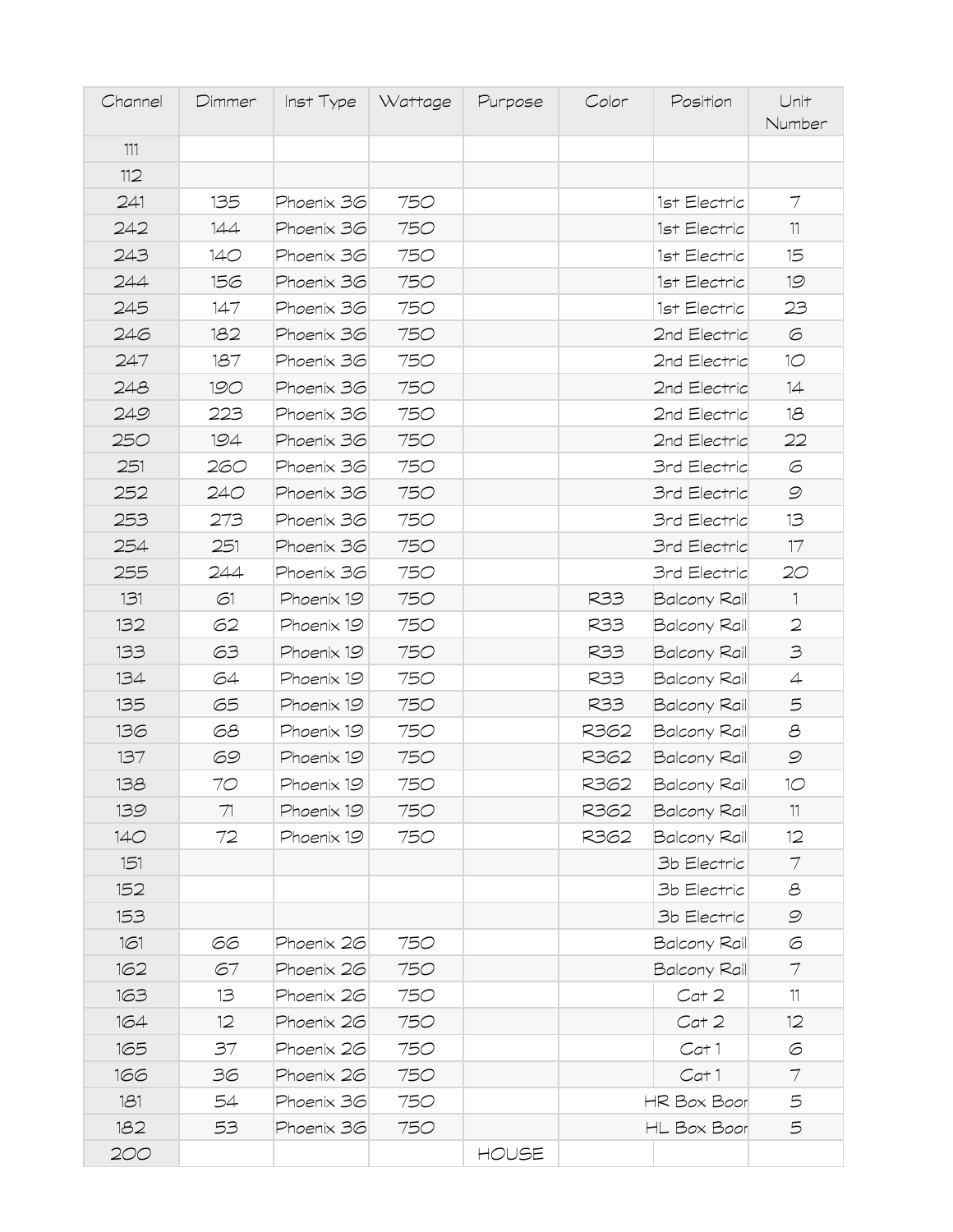| Channel | Dimmer  | Inst Type  | Wattage | Purpose          | Color | Position            | Unit<br>Number                                            |
|---------|---------|------------|---------|------------------|-------|---------------------|-----------------------------------------------------------|
| 210     | 210     |            |         | Chandelier       |       |                     |                                                           |
| 211     | 154     | Phoenix 36 | 750     |                  |       | 1st Electric        | 5                                                         |
| 212     | 153     | Phoenix 36 | 750     |                  |       | 1st Electric        | $\mathcal{O}$                                             |
| 213     | 155     | Phoenix 36 | 750     |                  |       | 1st Electric        | 13                                                        |
| 214     | 151     | Phoenix 36 | 750     |                  |       | 1st Electric        | 17                                                        |
| 215     | 180     | Phoenix 36 | 750     |                  |       | 1st Electric        | 21                                                        |
| 216     | 152     | Phoenix 36 | 750     |                  |       | 1st Electric        | 25                                                        |
| 217     | 228     | Phoenix 36 | 750     |                  |       | 2nd Electric        | $\mathcal{S}% _{M_{1},M_{2}}^{\alpha,\beta}(\varepsilon)$ |
| 218     | 227     | Phoenix 36 | 750     |                  |       | 2nd Electric        | 12                                                        |
| 219     | 224     | Phoenix 36 | 750     |                  |       | 2nd Electric        | 16                                                        |
| 220     | 225     | Phoenix 36 | 750     |                  |       | 2nd Electric        | 20                                                        |
| 221     | 268     | Phoenix 36 | 750     |                  |       | <b>3rd Electric</b> | 11                                                        |
| 222     | 274     | Phoenix 36 | 750     |                  |       | 3rd Electric        | 15                                                        |
| 225     | 56      | Phoenix 36 | 750     |                  |       | AP                  | 4                                                         |
| 226     | 127-132 |            |         | LampPost         |       |                     |                                                           |
| 231     |         |            |         | Study Practicals |       |                     |                                                           |
| 232     |         |            |         | Study Practicals |       | 3b Electric         | 10                                                        |
| 233     |         |            |         | Study Practice   | R81   | 3b Electric         | $\mathbf{1}$                                              |
| 234     |         |            |         | Study Practice   | R81   | 3b Electric         | $\overline{4}$                                            |
| 235     |         |            |         | Study Practicals |       | 3b Electric         | 16                                                        |
|         |         |            |         |                  |       | 3b Electric         | 13                                                        |
|         |         |            |         |                  |       | 3b Electric         | 22                                                        |
|         |         |            |         |                  |       | 3b Electric         | 19                                                        |
|         |         |            |         |                  |       | 3b Electric         | $11$                                                      |
|         |         |            |         |                  | R18   | 3b Electric         | $\mathfrak{D}$                                            |
|         |         |            |         |                  | R18   | 3b Electric         | 5                                                         |
|         |         |            |         |                  |       | 3b Electric         | 17                                                        |
|         |         |            |         |                  |       | 3b Electric         | 14                                                        |
|         |         |            |         |                  |       | 3b Electric         | 23                                                        |
|         |         |            |         |                  |       | 3b Electric         | 20                                                        |
|         |         |            |         |                  |       | 3b Electric         | 12                                                        |
|         |         |            |         |                  | R26   | 3b Electric         | 3                                                         |
|         |         |            |         |                  | R26   | 3b Electric         | 6                                                         |
|         |         |            |         |                  |       | 3b Electric         | 18                                                        |
|         |         |            |         |                  |       | 3b Electric         | 15                                                        |
|         |         |            |         |                  |       | 3b Electric         | 24                                                        |
|         |         |            |         |                  |       | 3b Electric         | 21                                                        |
|         | 254     | Phoenix 26 | 750     |                  |       | <b>3rd Electric</b> | 3                                                         |
|         | 269     | Phoenix 26 | 750     |                  |       | 3rd Electric        | 23                                                        |